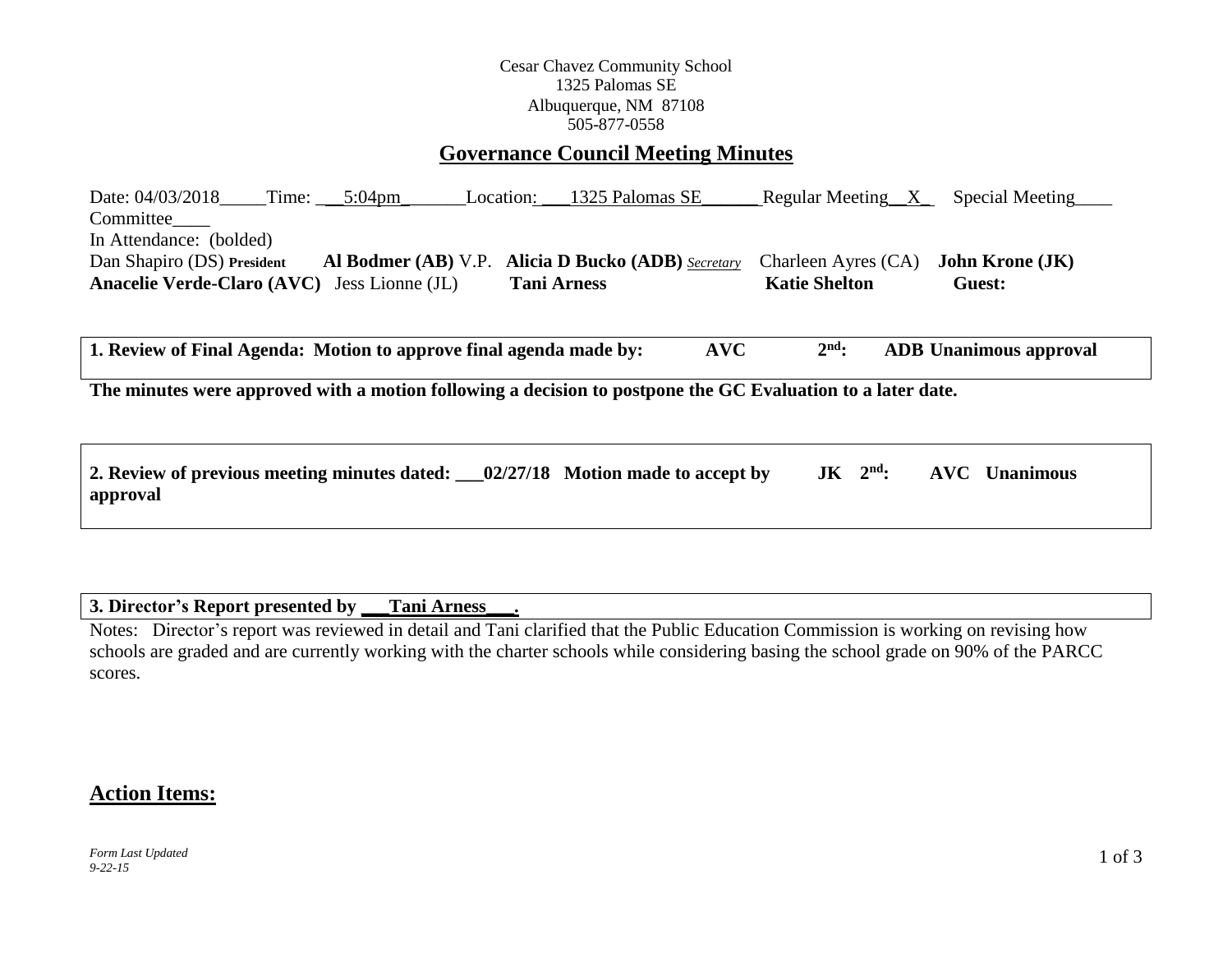### Cesar Chavez Community School 1325 Palomas SE Albuquerque, NM 87108 505-877-0558

- **1) Financial reports for February 2018 were unanimously approved following a motion made by ADB and seconded by AVC.**
- **2) Accounts Payable Payment Vouchers and Payroll Payment Vouchers for February 2018 were unanimously approved following a motion made by ADB and seconded by JK.**

| 3) BARS were unanimously approved following a single motion made by AB and seconded by ADB: |                                               |  |                                                 |                        |          |  |  |
|---------------------------------------------------------------------------------------------|-----------------------------------------------|--|-------------------------------------------------|------------------------|----------|--|--|
|                                                                                             | 512-000-1718-0023-D 28190 Grads Instructional |  |                                                 | Decrease to FY18 Award | \$10,000 |  |  |
|                                                                                             |                                               |  | 512-000-1718-0024-I 24106 Increase flow through |                        | \$5,592  |  |  |

- **4) A motion was made by AVC and seconded by AB top approve the T&E policy number change from 3.13.to 3.14. The vote was unanimously in favor.**
- **5) A motion was made by AB and seconded by AVC to postpone the revision of GC Purchasing Policy F-14 upon clarification of the language regarding the segregation of duties. This was unanimously approved.**
- **6) A motion was made by AB and seconded by AVC to have the GC member self-evaluation form emailed out by Tani Arness and to be returned by email to her by May 18, 2018. One GC member is unable to receive or return the evaluation by email and these will be hand delivered to her. The vote was unanimously in favor.**

## **Discussion Items:**

- 1) Audit update: Katie explained corrections made including assigning backup person for making deposits and looking into mobile banking; the bank charges for mobile banking should the school decide to adopt this format.
- 2) The principal evaluation forms will be distributed at the next GC meeting for evaluation by board members.
- 3) Tani explained the WebEPSS system, which contains site visit data and other information, which is accessible by the school.
- 4) Regarding the building update the school is still evaluating the options of staying in the current building versus buying a different building as the search continues.